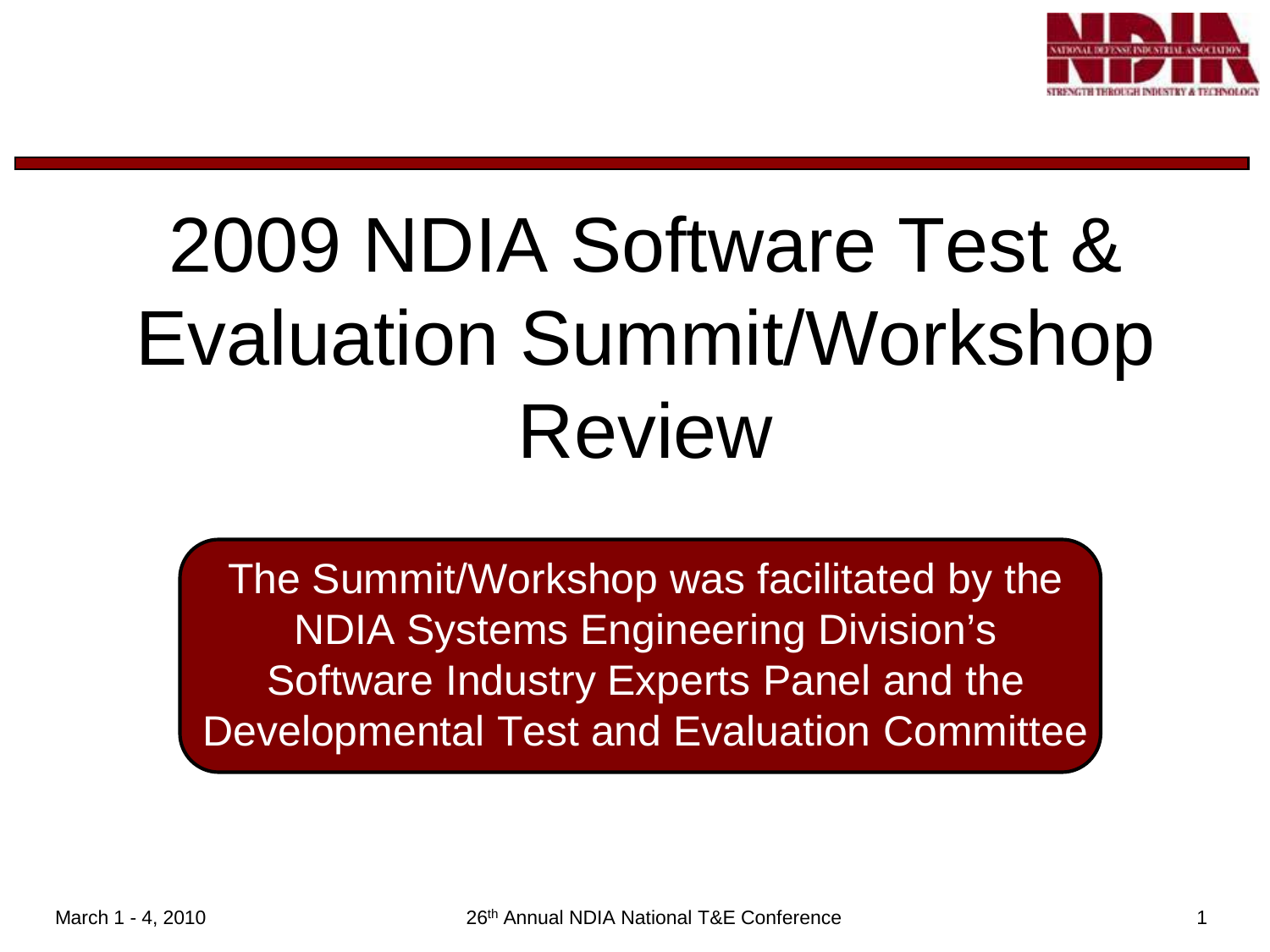

#### Basis for SW T&E Summit/Workshop

- NDIA SE Division's SW Committee report completed in September 2006
	- Top Software Engineering Issues in the Defense Industry
- Key Theme of the Report

Current approaches for acquiring, developing, verifying and sustaining software enabled systems are inadequate to deal with the complexities of a dynamic and changing acquisition environment.

• Requested to identify top five issues

– Actually came up with seven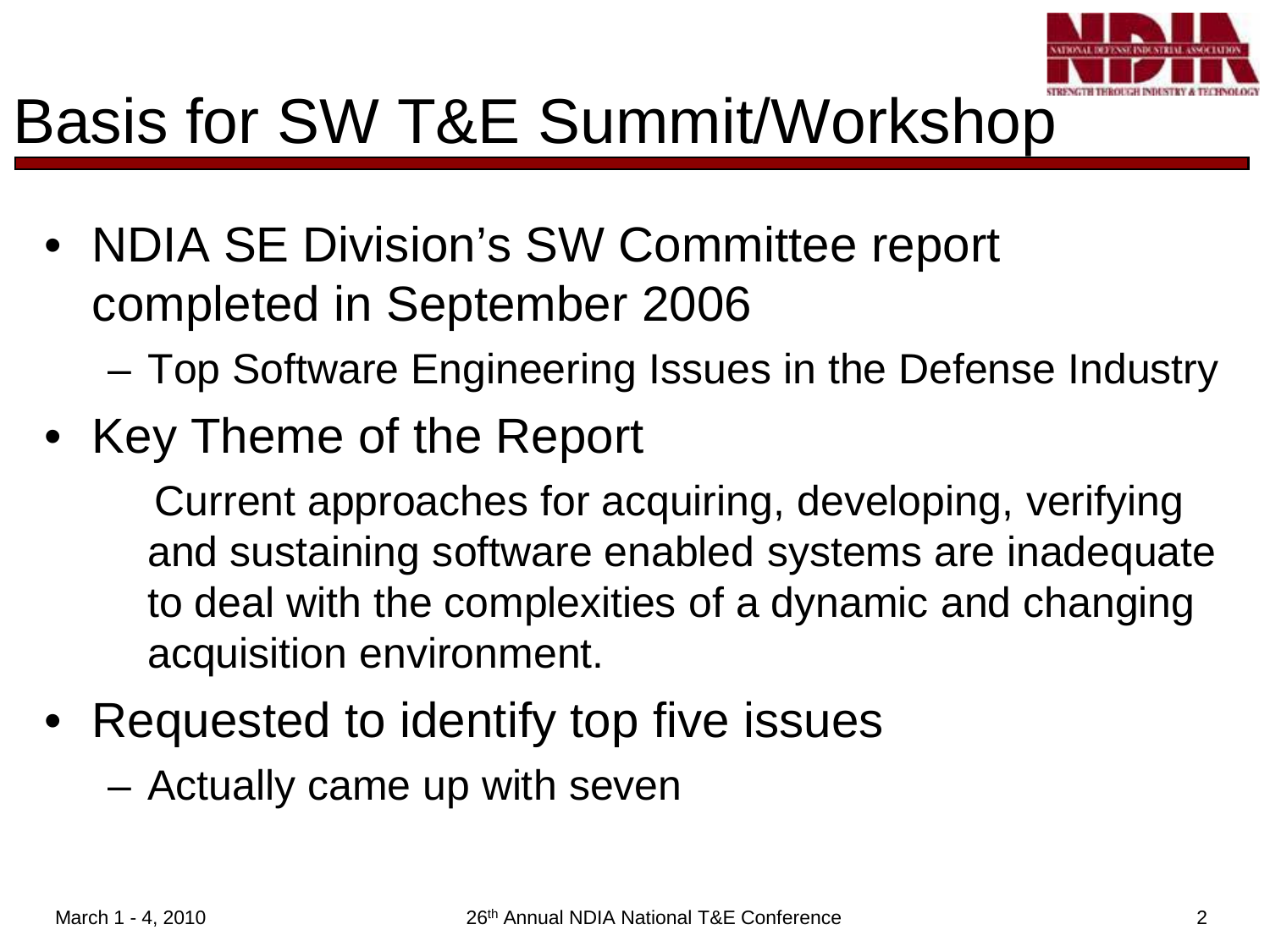

### Top Seven SW Engineering Issues

- 1. The impact of requirements upon software is not consistently quantified and managed in development or sustainment.
- 2. Fundamental system engineering decisions are made without full participation of software engineering.
- 3. Software life-cycle planning and management by acquirers and suppliers is ineffective.
- 4. The quantity and quality of domain-knowledgeable software engineering expertise is insufficient to meet the demands of government and the defense industry.
- 5. Traditional software verification techniques are costly and ineffective for dealing with the scale and complexity of modern systems.
- 6. There is a failure to assure correct, predictable, safe, secure execution of complex software in distributed environments.
- 7. Inadequate attention is given to total lifecycle issues for COTS/NDI impacts on lifecycle cost and risk.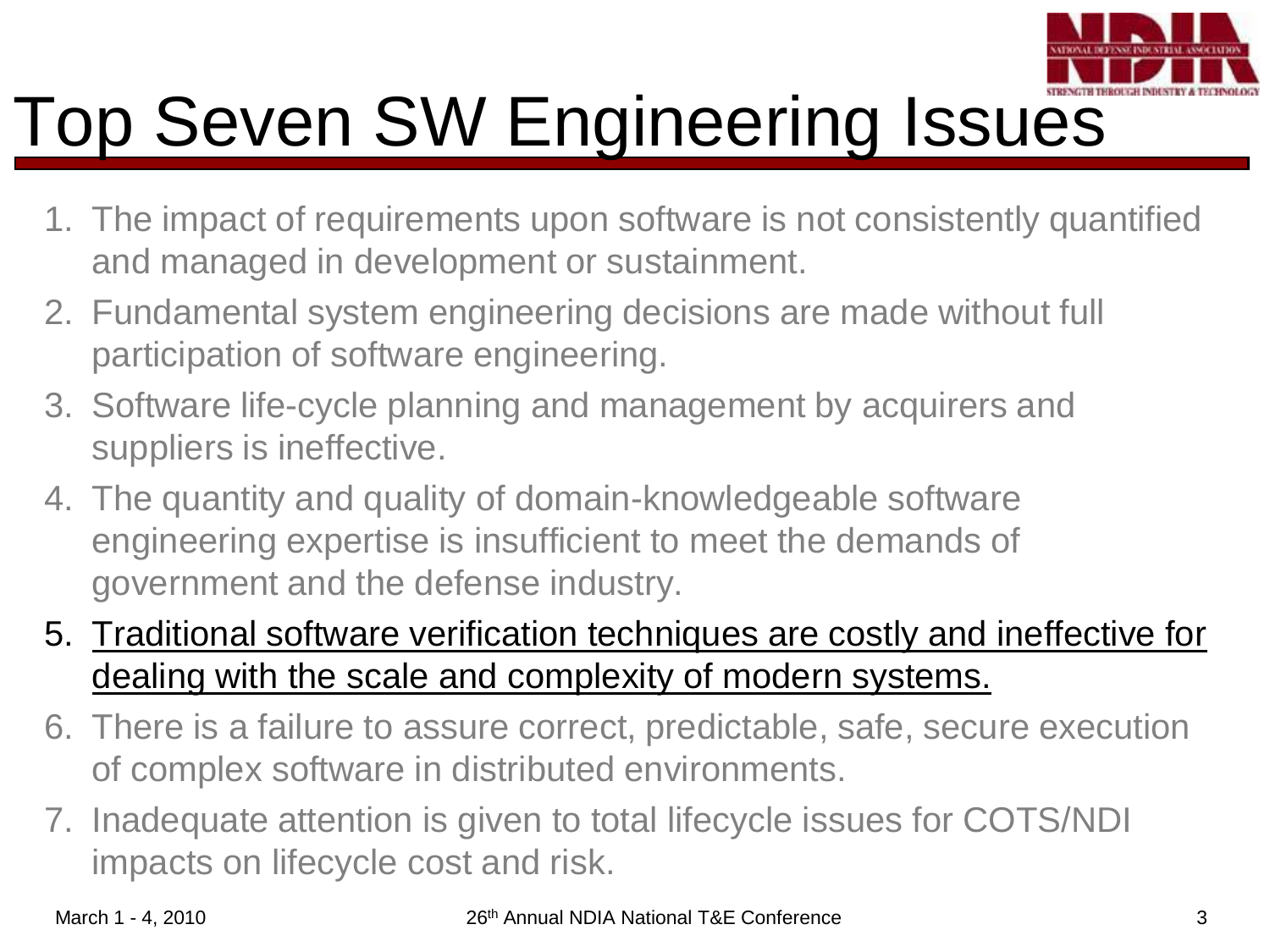

### Issue 5 – Description

**Traditional software verification techniques are costly and ineffective for dealing with the scale and complexity of modern systems discussion points:**

- Over-reliance on testing alone rather than robust SW verification techniques.
- Manual testing techniques are labor-intensive, scale poorly, and are unproductive relative to the large investment of resources.
- Compliance-based tests do not adequately cover risks or failure conditions.
- Tests are over-documented with disproportionate effort on detailed procedures.
- Education, training, certifications are inadequate to develop effective test skills.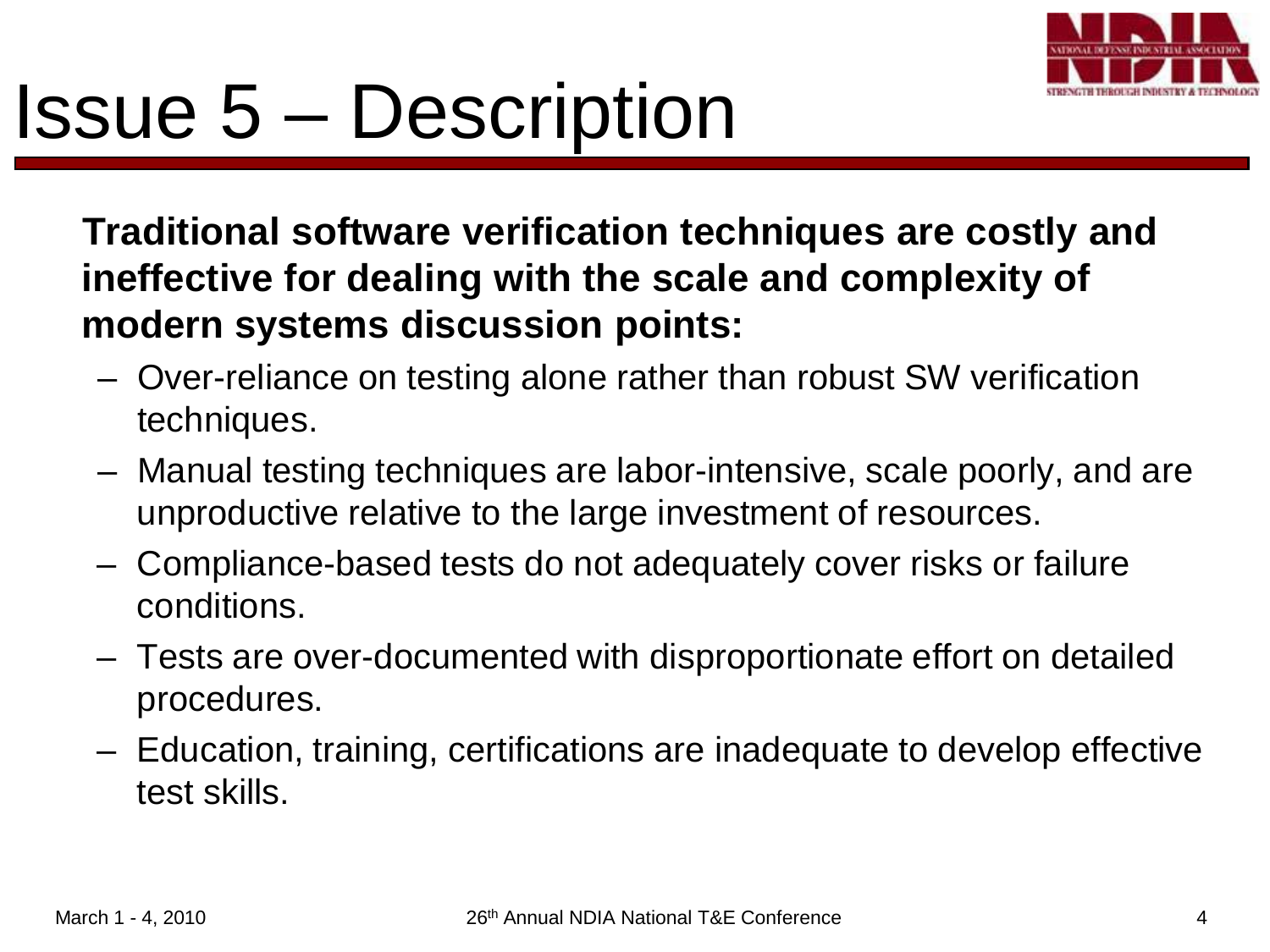

### Issue 5 – Recommendation

**Study current software verification practices in industry, and develop guidance and training to improve effectiveness in assuring product quality across the life cycle.**

- Sponsor a study of state-of-the-practice verification and testing approaches.
- Review/update testing policies and guidance to emphasize robust, productive approaches that maximize ROI.
- Review adequacy of verification plans/approaches early in the acq. life cycle.
- Emphasize skilled investigation throughout the life cycle, based on coverage, risk mitigation, high volume automation.
- Strengthen curricula, training, certifications, career incentives for testing roles.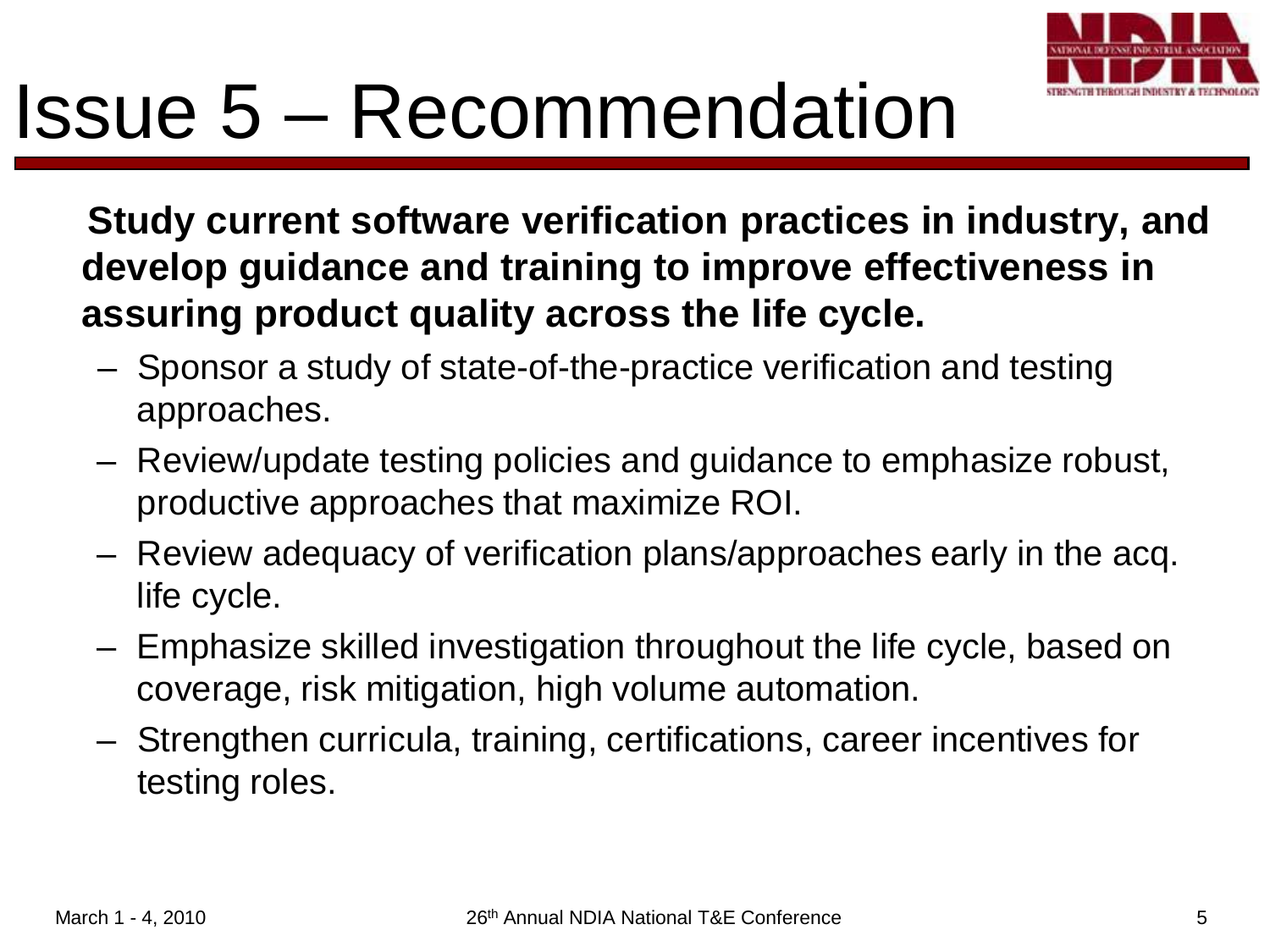

# Summit/Workshop Objective

To recommend policy and guidance changes to the Defense enterprise to emphasize robust and productive software Testing and Evaluation (T&E) approaches in Defense acquisition.NDIN **C HATIOHAL SECURITY SINCE 1910** 

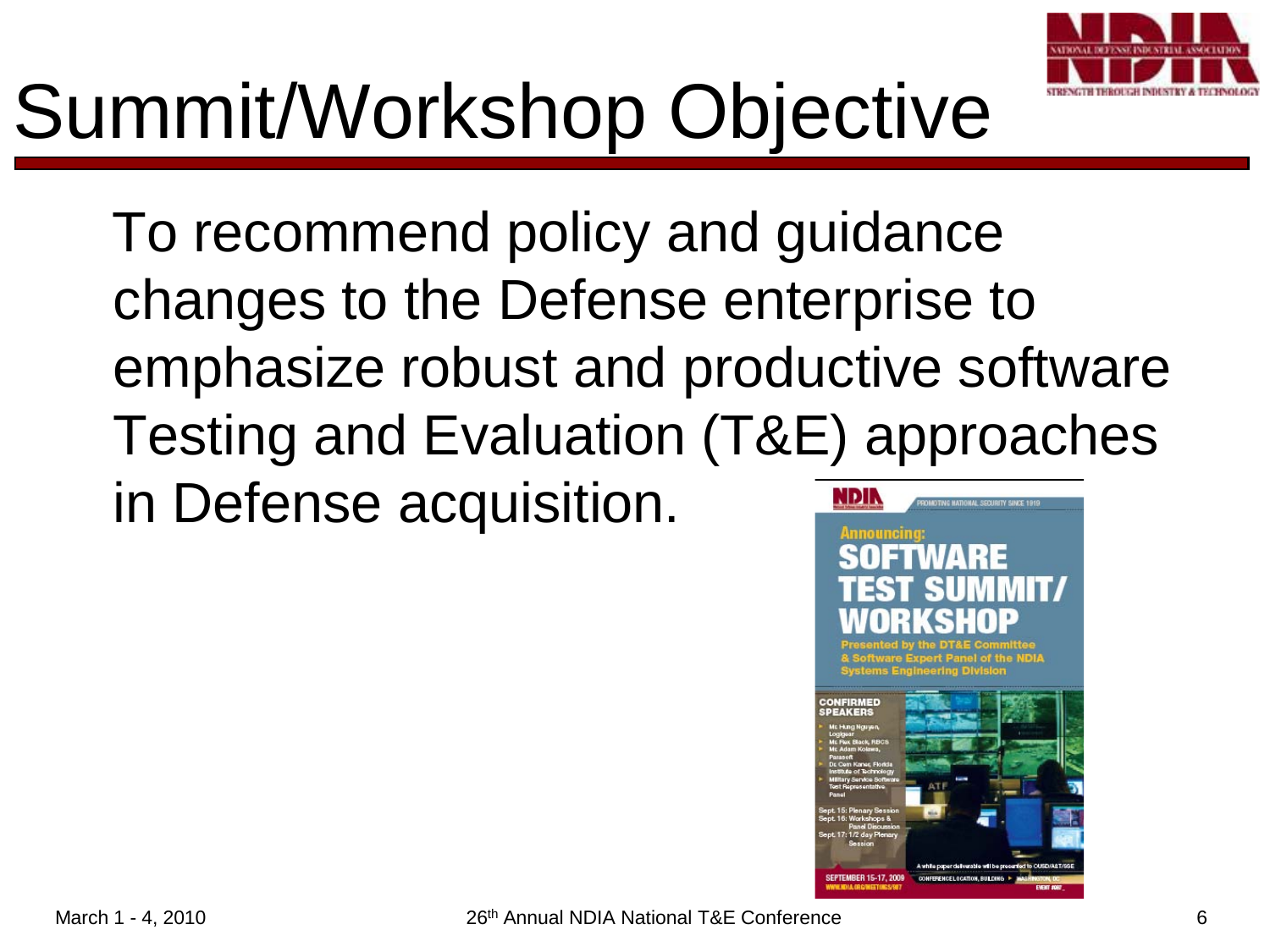

### Location & Attendance

- Hotel: Hyatt in Reston Town Center, VA
- Dates: September 15 -17, 2009
- 110 Registered Attendee
	- 9 no-shows
	- Approx. 80 stayed to the end of last day!
- Better than expected participation!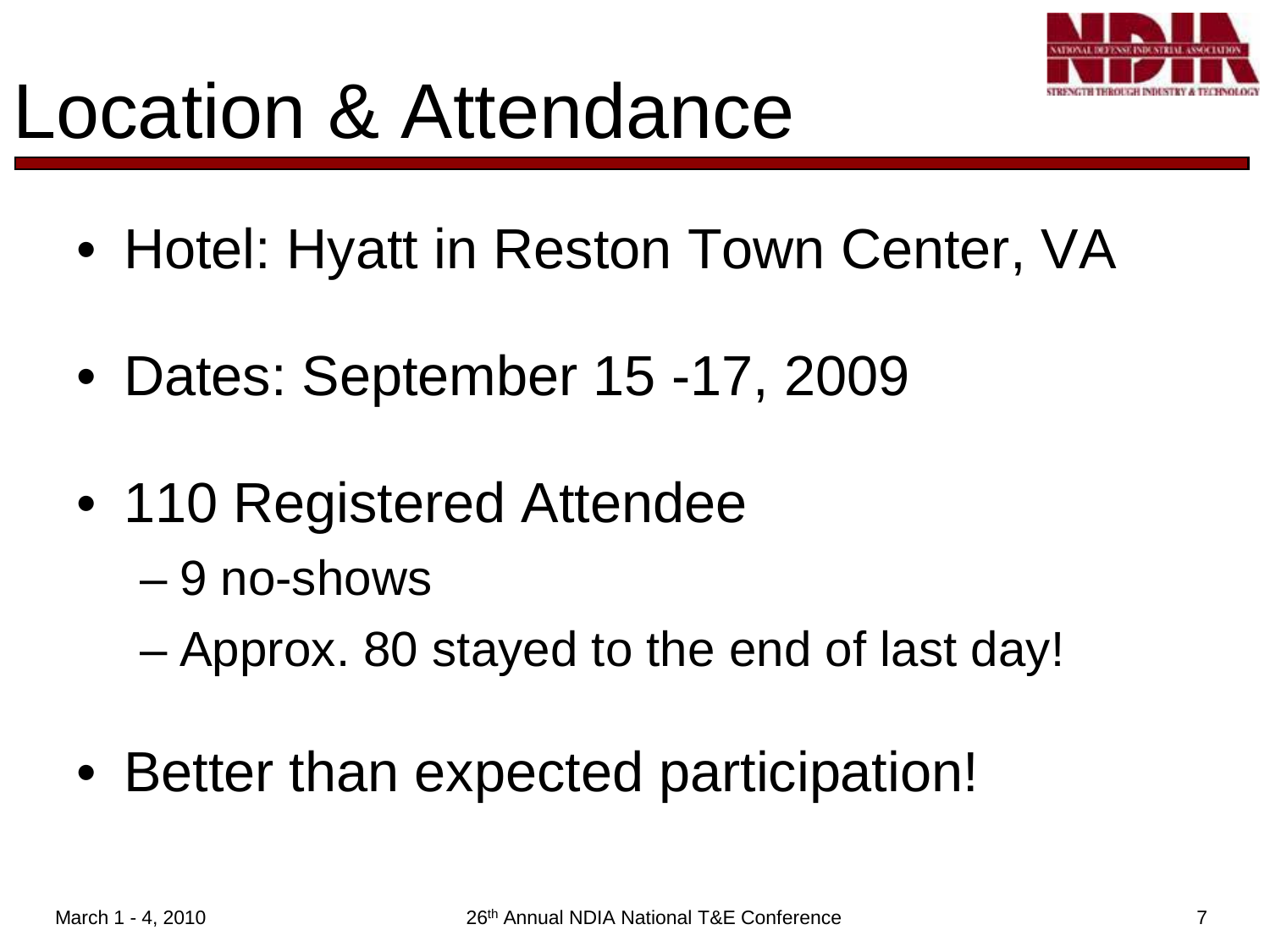

# Day 1 Agenda

8:00 Introduction – Why this Summit/Workshop

- 8:10 Government Presentations
	- 9:50 Break
- 10:15 DoD Industry Panel
	- 11:45 Lunch & Speaker
- 12:45 SW Test Industry Experts
	- 2:25 Break
- 2:50 SW Test Industry Experts 4:30 Adjourn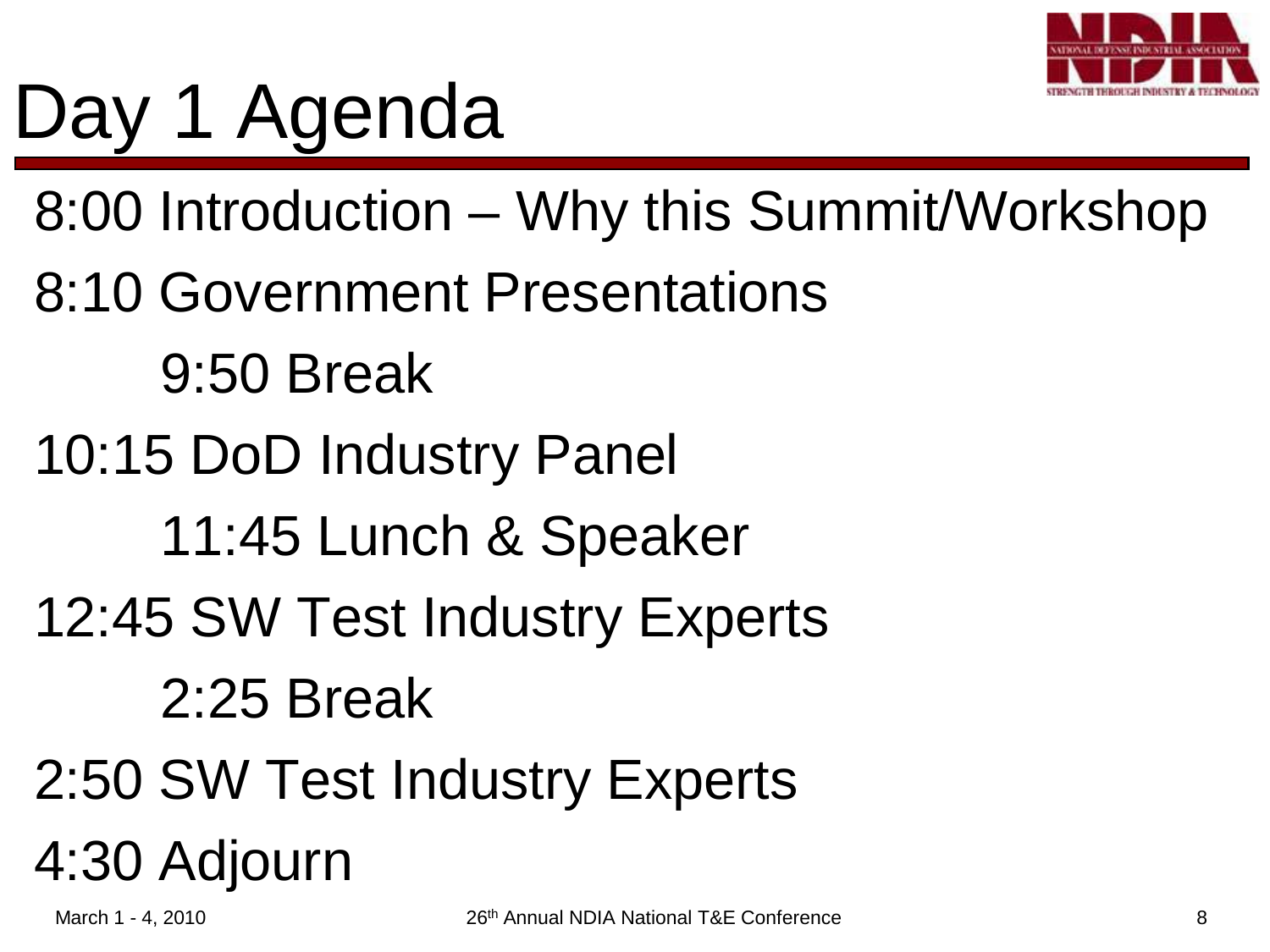

# Day 2 Agenda

8:00 Re-Cap Day 1 8:10 DoD Services Panel 9:45 Introduction of Workshops 10:00 Break 10:30 Workshops 12:00 Lunch & Speaker 1:00 Workshops 2:30 Break 3:00 Workshops 4:30 Adjourn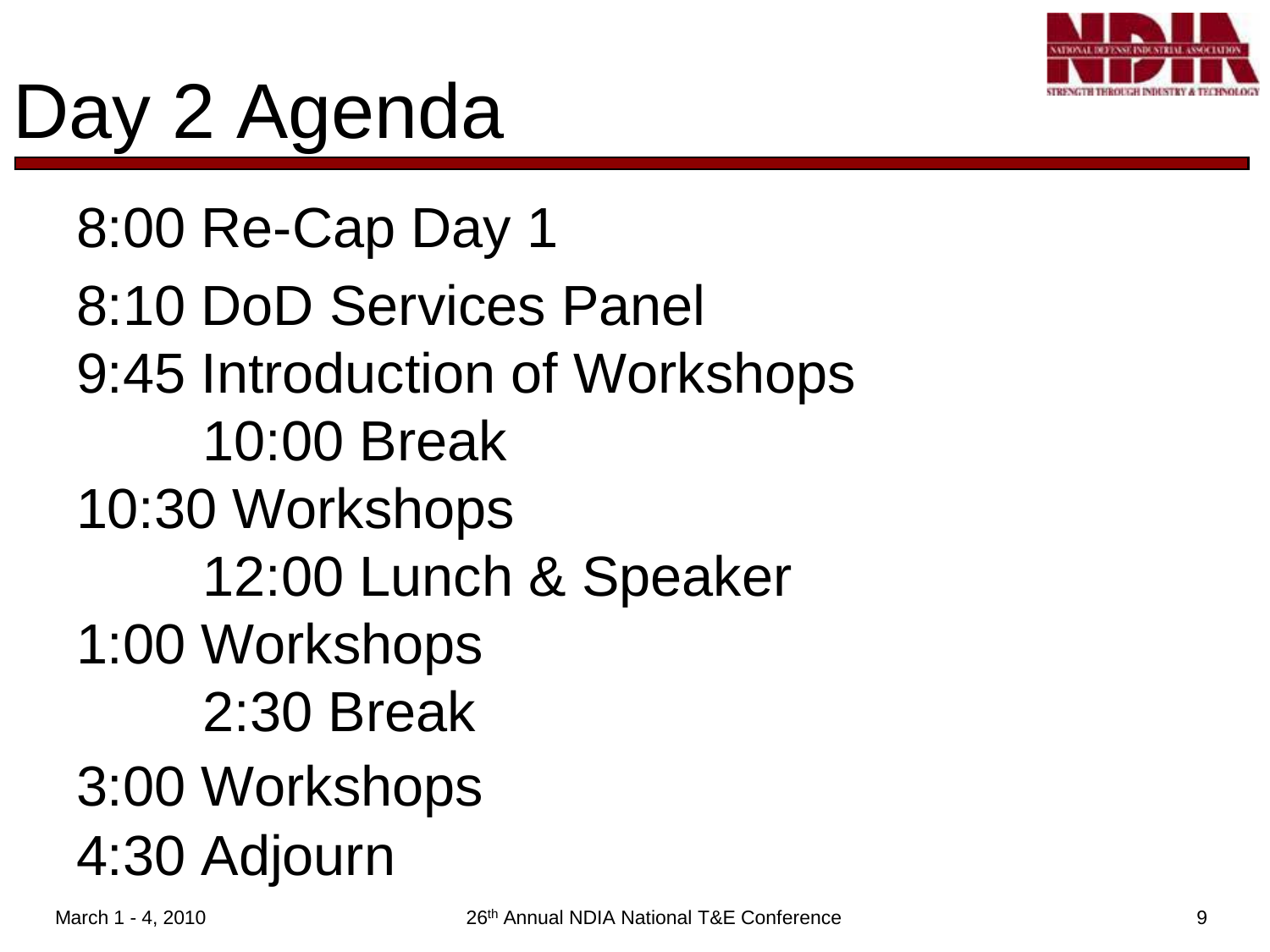

# Day 3 Agenda

#### 8:00Re-Cap Day 2

- 8:10 Introduction of Workshop Leaders
- 8:15 Presentation of Issues and Recommendation by Workshop Leaders 9:45 Break
- 10:00 Way Forward Discussion & Final Q&A's
	- Final Summit/Workshop Product defined
- 11:00 Adjourn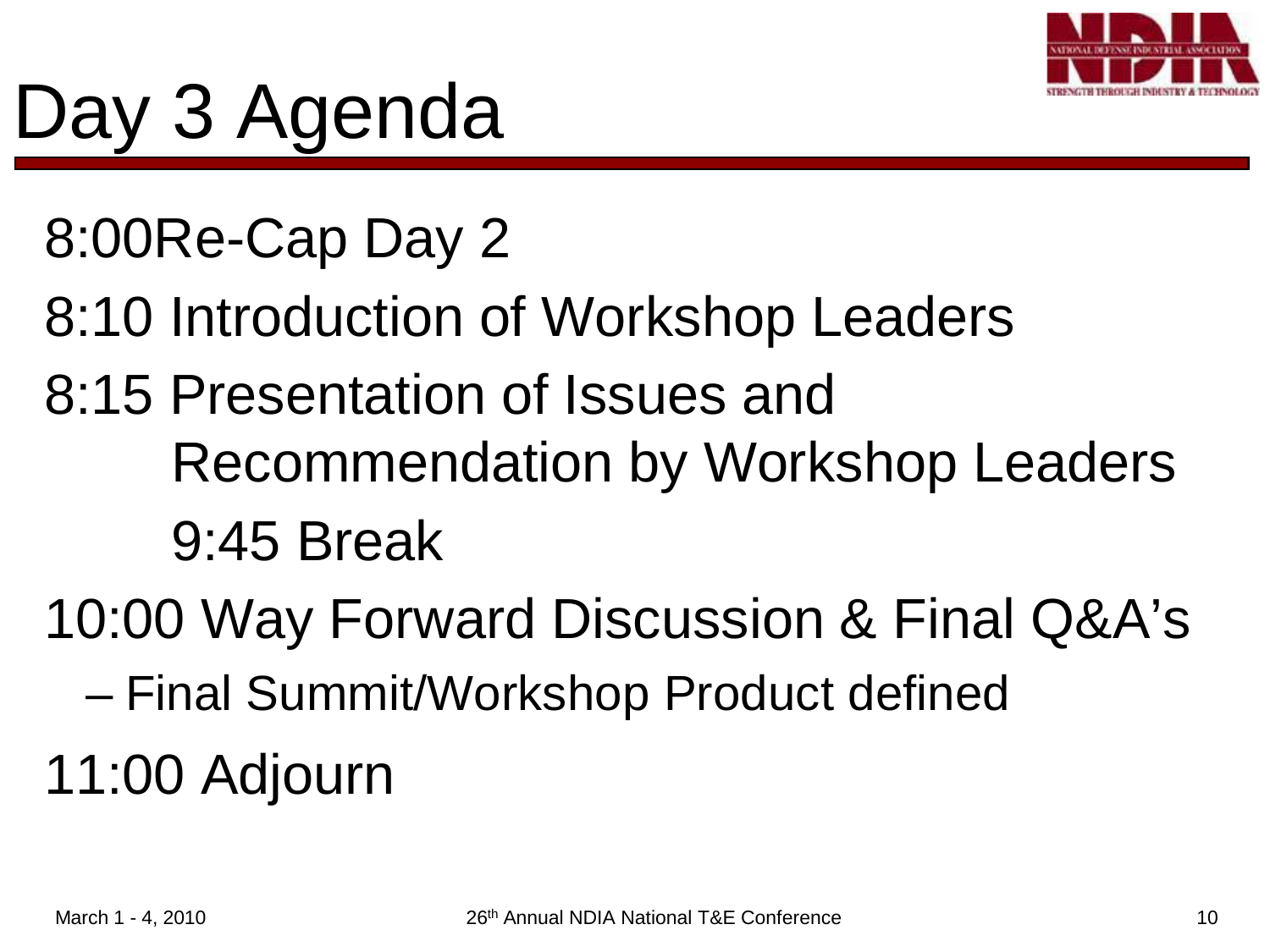

Framing the DoD Software T&E Issues

- Dr. Ernest A. Seglie, Chief Science Advisor, DOT&E
- Mr. Chris DiPetto, Acting Director, DT&E
- Ms. Kristen Baldwin, Director for System Analysis, OD, DR&E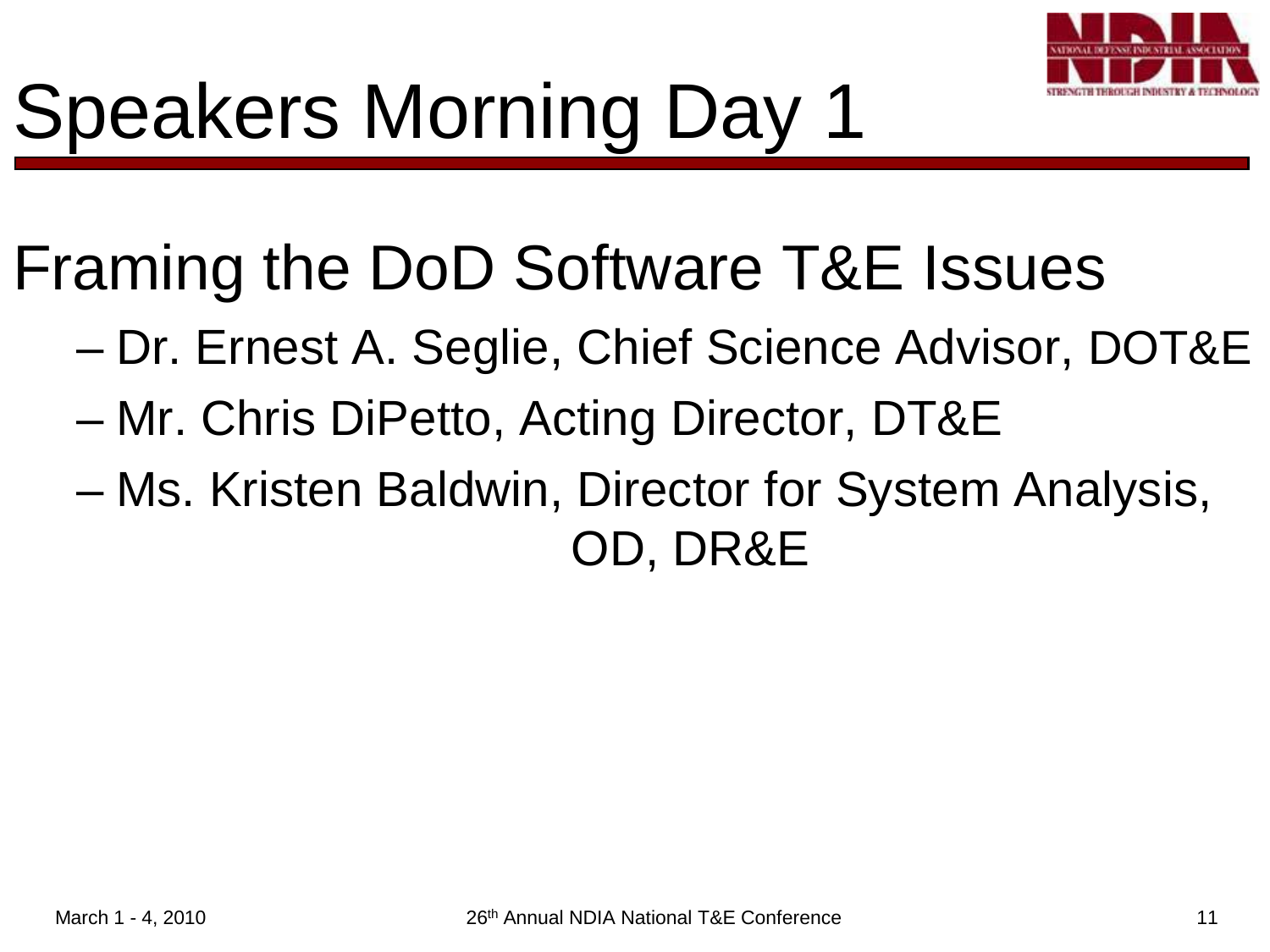

# Speakers Morning Day 1

#### Panel: Framing the Industry Software T&E Issues

- Mr. Edgar Doleman, CSC
- Mr. Bruce Casias, Raytheon
- Mr. Tom Wissink, Lockheed Martin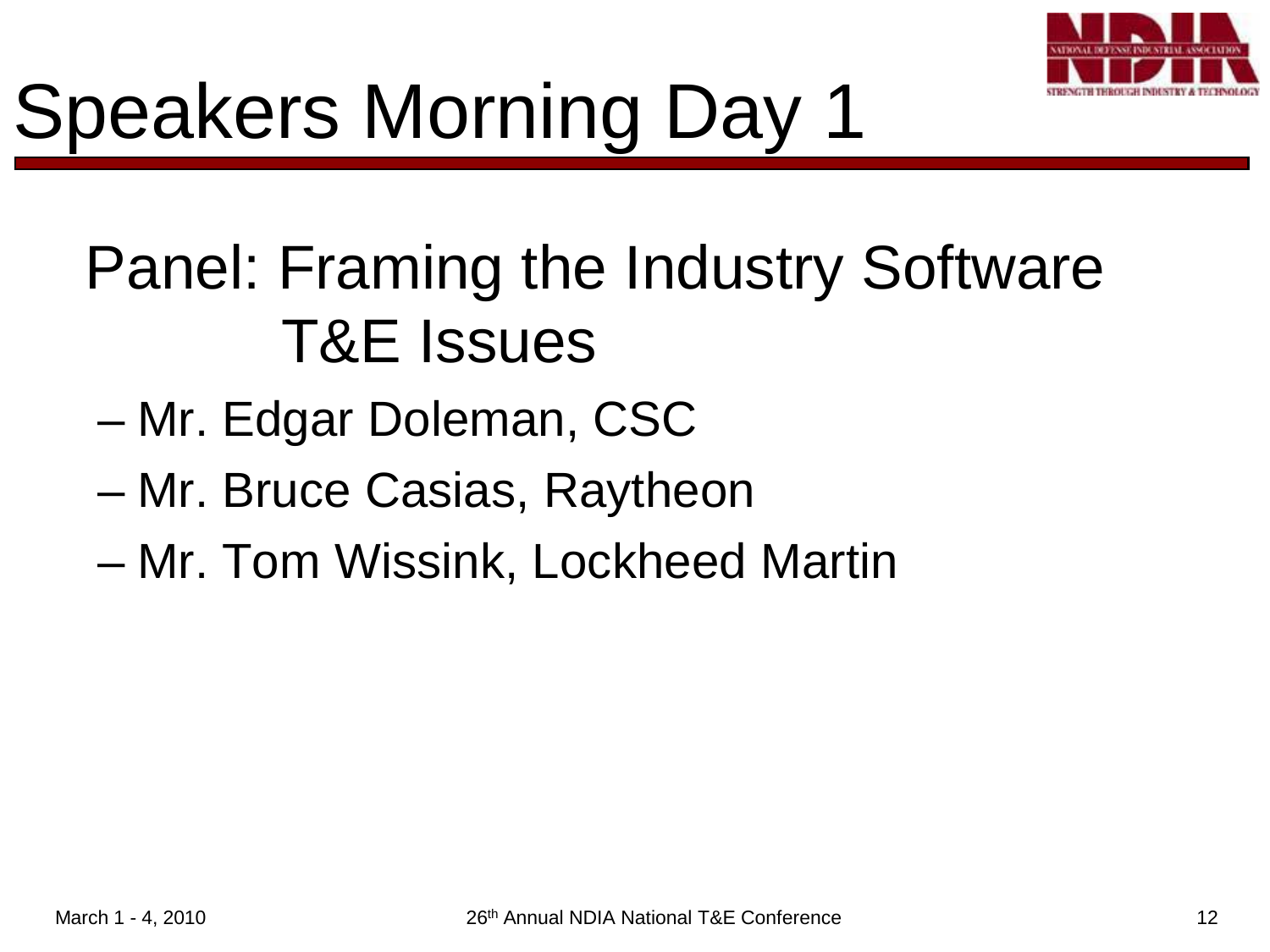

## Speakers Afternoon Day 1

- Lunch: Mr. Paco Hope, Cigital – Software Security in Defense T&E
- Dr. Cem Kaner, Florida Institute of Technology
	- Challenges in the Evolution of Software Testing Practices in Mission-Critical Environments
- Dr. Adam Kolawa, Parasoft
	- Software Development Management
- Mr. Rex Black, RBCS
	- Risk-Based Testing
- Mr. Hung Nguyen, Logigear
	- Software Testing & Test Automation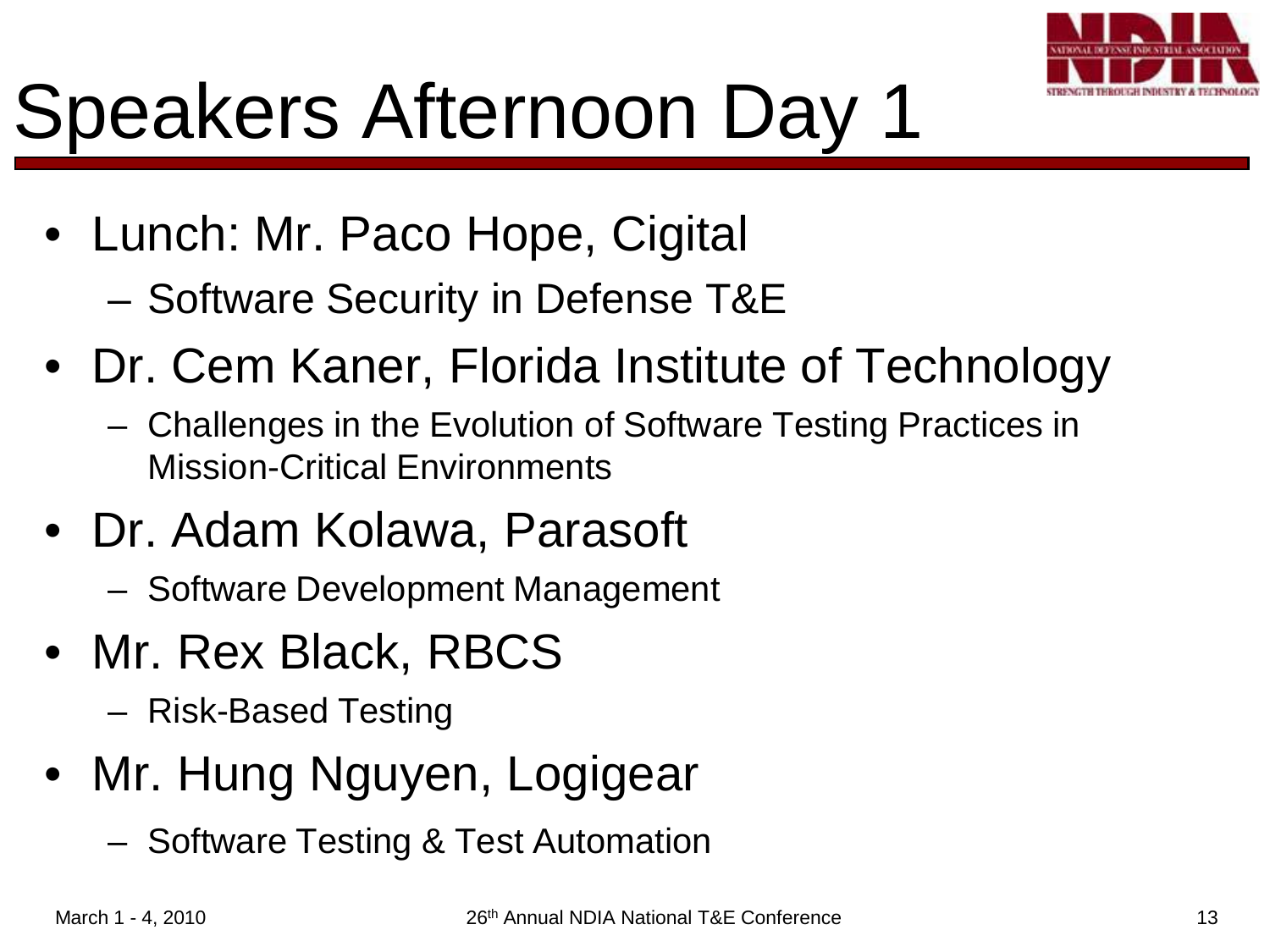

# Speakers Morning Day 2

#### Panel: Framing the Services Software T&E Issues

- Dr. James Streilein, US Army Test and Evaluation Command
- Dr. Steve Hutchison, Defense Information Systems Agency (DISA)
- Mr. Mike Nicol, Aeronautical Systems Center, Wright-Patterson AFB
- Lunch: Mr. Richard Kuhn, NIST
	- Combinatorial Testing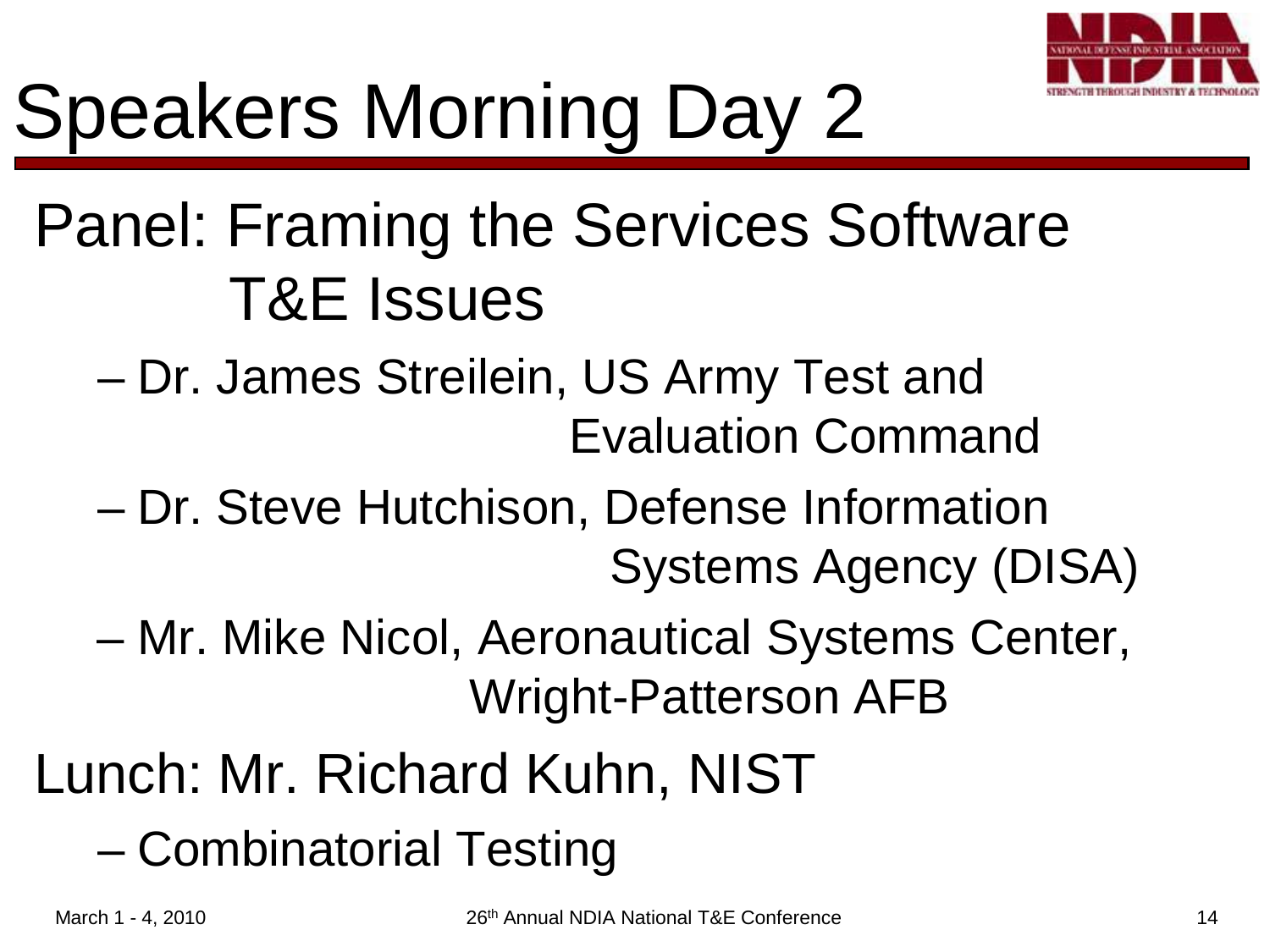

# Remainder of Day 2

Workshops – Three Key Challenge Areas (KCA):

- 1. How Much T&E is Enough
	- Risk considerations, Installed System T&E, Instrumentation, Reliability, Completion Criteria, Coverage and C&A
- 2. Lifecycle and End-to-End Software Testing
	- How does SW T&E get involved in early development (i.e. left-hand side of the V-model and I&T deliverables
- 3. Changing Paradigms
	- Open Architecture, COTS, SOA, SoS, SaaS, Legacy plus New, Security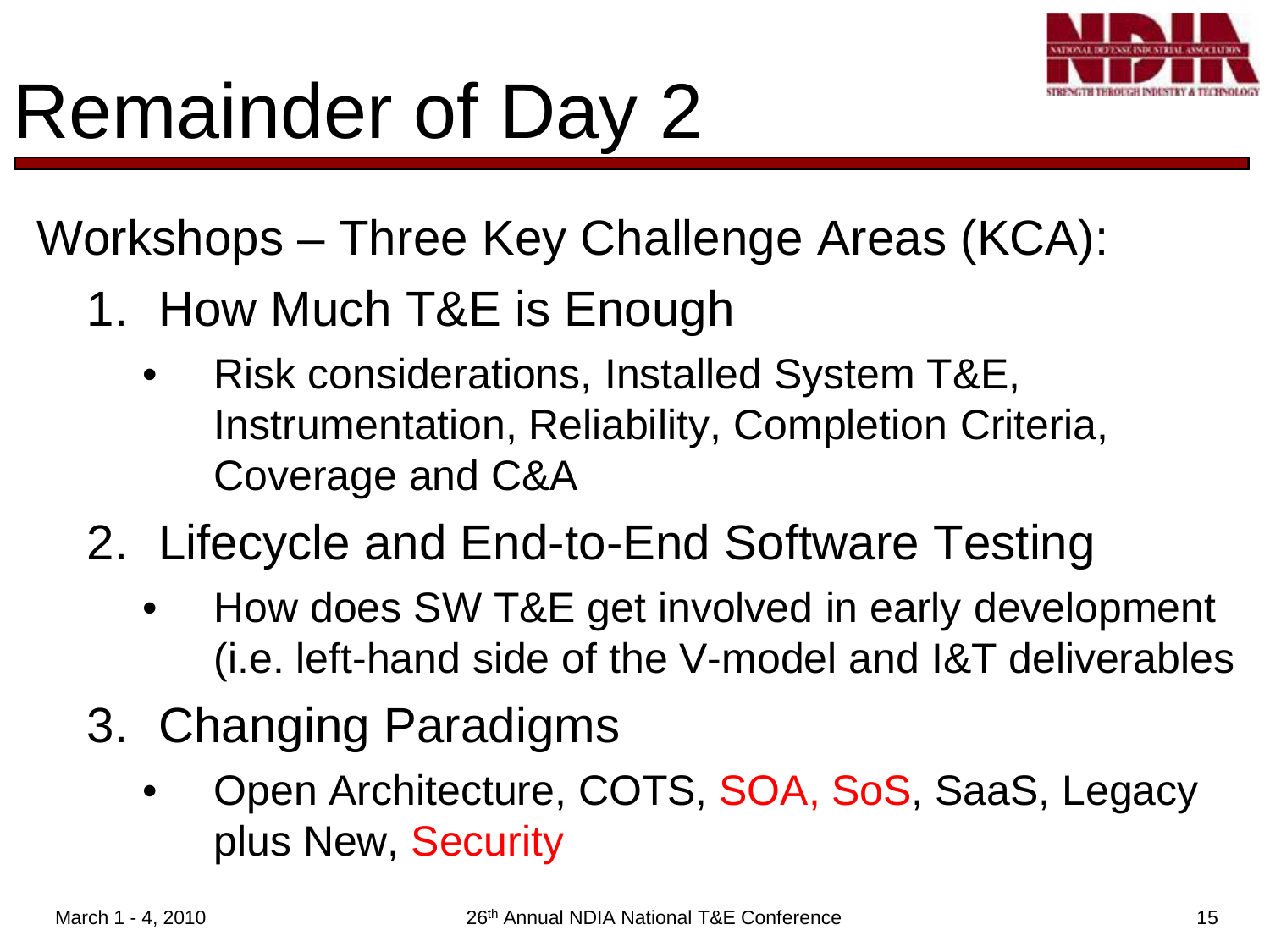

Workshops – Four Focus Areas for each KCA:

- 1. Review, revise, improve RFP Language (Including T&E activities/deliverables in Competitive Prototyping)
- 2. Training, Competency Model, Human Capital
- 3. Policy, Guidance & Standards
- 4. Tools/Automation, Methodologies & Processes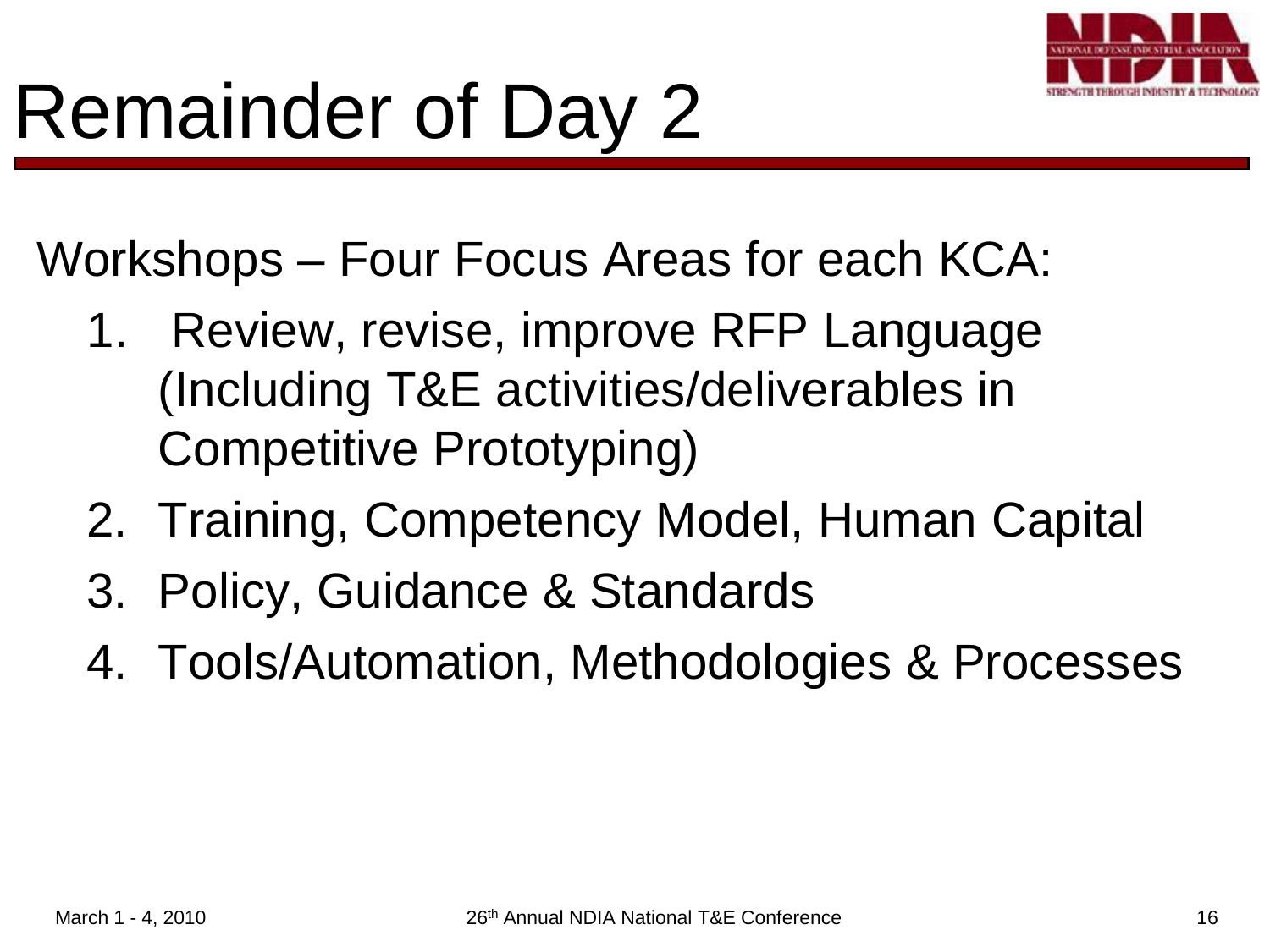

#### Results of Workshop – Raw Data

#### Issues

- 1. Workshop #1 108
- 2. Workshop #2 51
- 3. Workshop #3 20

 $Total - 179$ 

#### Recommendations

- 1. Workshop #1 43
- 2. Workshop #2 26
- 3. Workshop #3 13

Total – 82

#### **Participants**

- 1. Workshop #1 30
- 2. Workshop #2 31
- 3. Workshop #3 25

Total – 86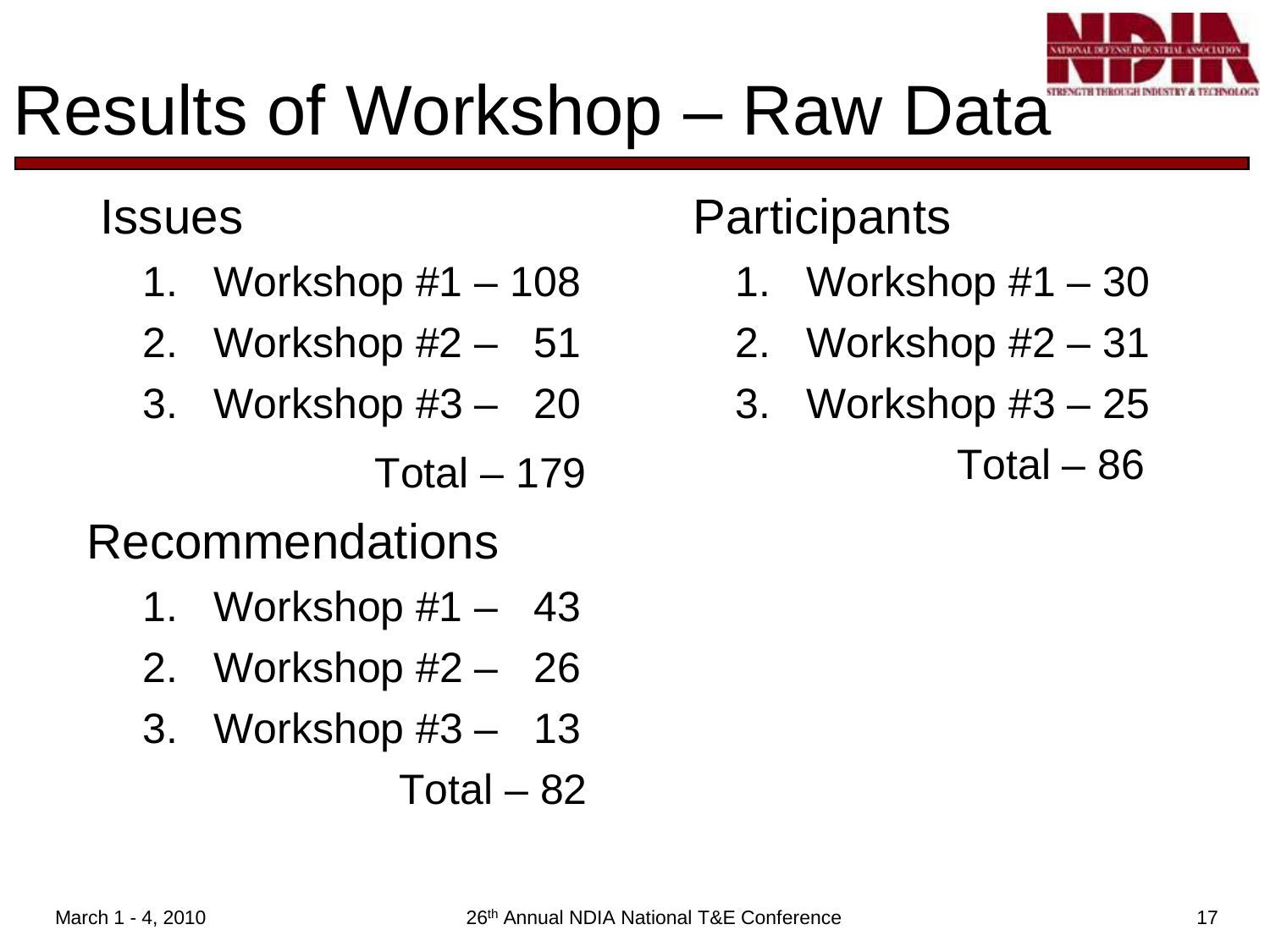

Recommendations by Focus Area

- 16 for FA #1 Revise/Improve RFPs & T&E Deliverables
- 22 for FA #2 Training, Human Capital, Competency Models
- 22 for FA #3 Policies, Guidance & Standards
- 18 for FA #4 Tools/Automation, Methodologies & Processes
- 4 for FA #5 Costs, Software, Studies, Organization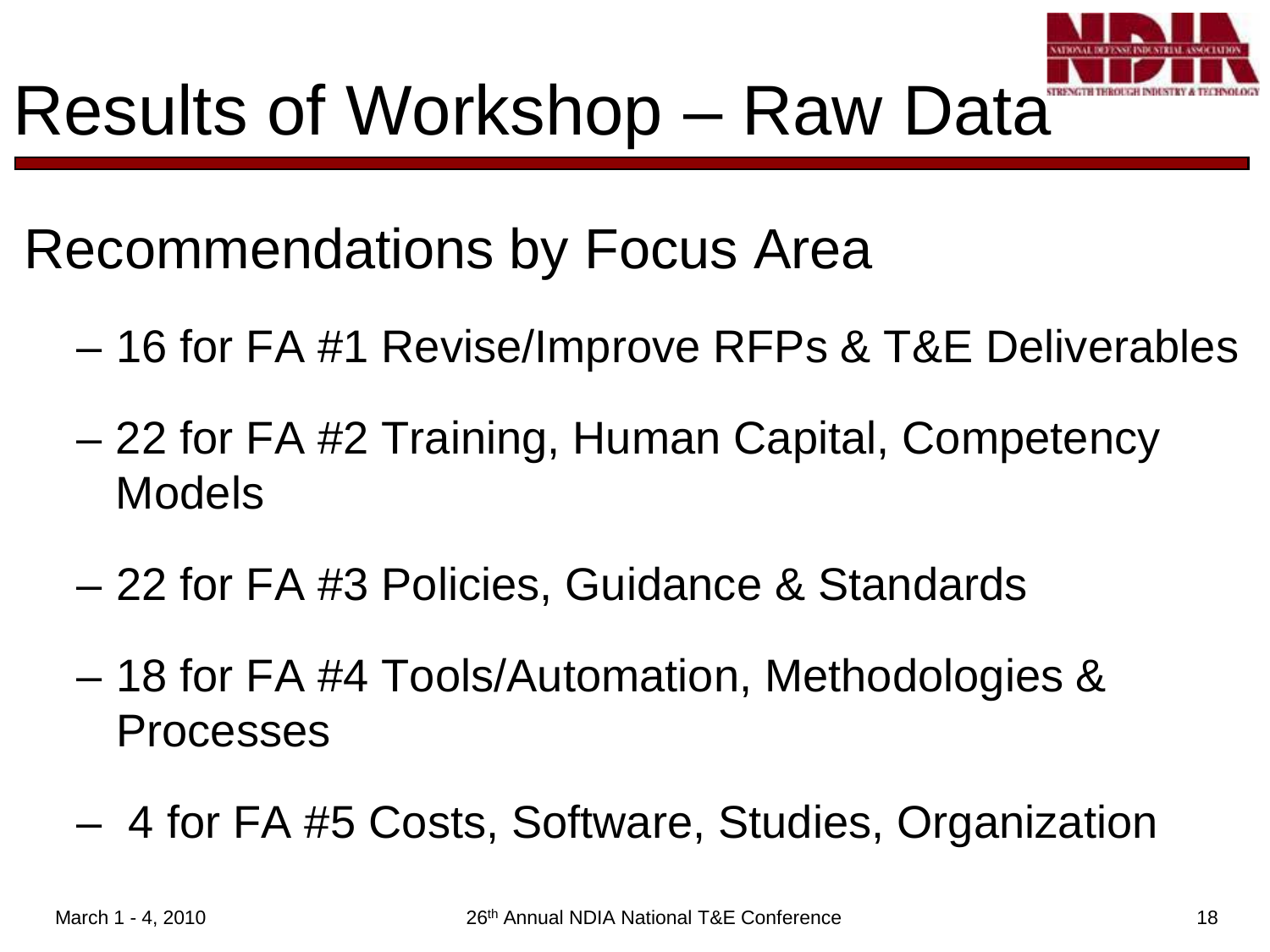

## Key Recommendations

Need Common Terms, Processes, Training, Career Path, etc

- 1 Develop and provide standard language (template, checklist, lexicon) for all areas of Software test & evaluation
- 2 Define a set of competency models / skills for SW testing & SWintensive system testing. Include all levels of test (unit, function, integration, system, SoS). Include cross-training in SW & SE
- 3 Develop 'Wikipedia-like' software T&E knowledge repository like DoD techipedia or e-learning on domain (by OSD/ATL DDR&E, NDIA)
- 4 Establish career path incentives for test engineers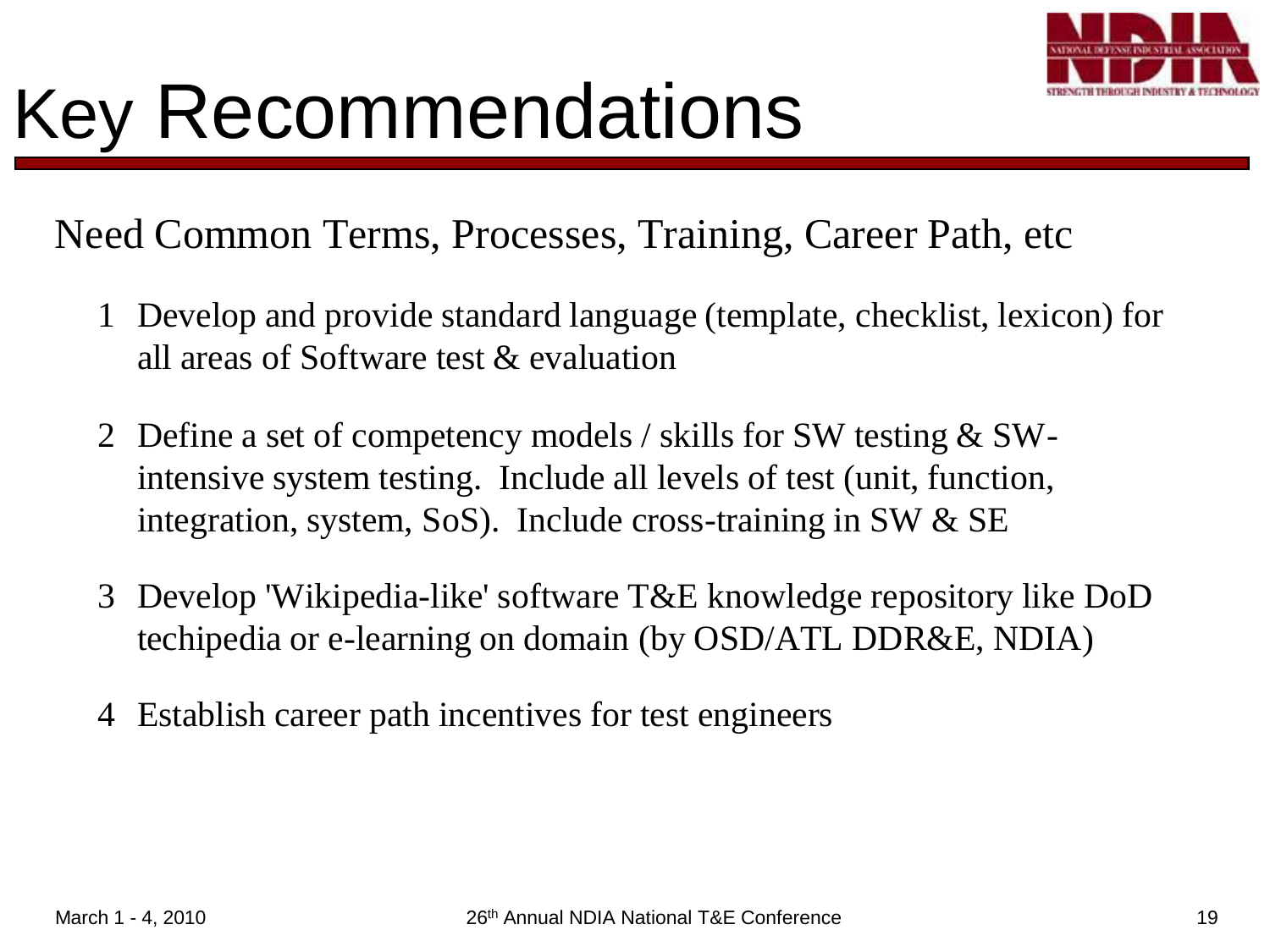

### Key Recommendations (cont'd)

Need Common RFP Language, approaches and guidance

- 1 Policy/Guidance development to require critical SW deliverable documentation to support SW test & evaluation and list in RFP to include:
	- a SW lifecycle test strategy within the context of the Program Integrated Test Strategy (i.e. coverage, types of testing (unit, functional, integration, system, SoS), and SW test automation and tools);
	- b SW T&E supporting SW Engineering in SE PROCESSES (requirements development / management, design and development, system reliability growth, risk identification, analysis and management).
- 2 RFP development plan needs to demonstrate early involvement of T&E engineering
- 3 In RFPs: identify the information required for making decisions that can be satisfied by test  $\&$ evaluation (e.g., CDRLs) - also, what format (e.g,. Templates)
- 4 Develop model RFP language for SOA acquisitions
- 5 Create & fund research activity in the area of software testing and test automation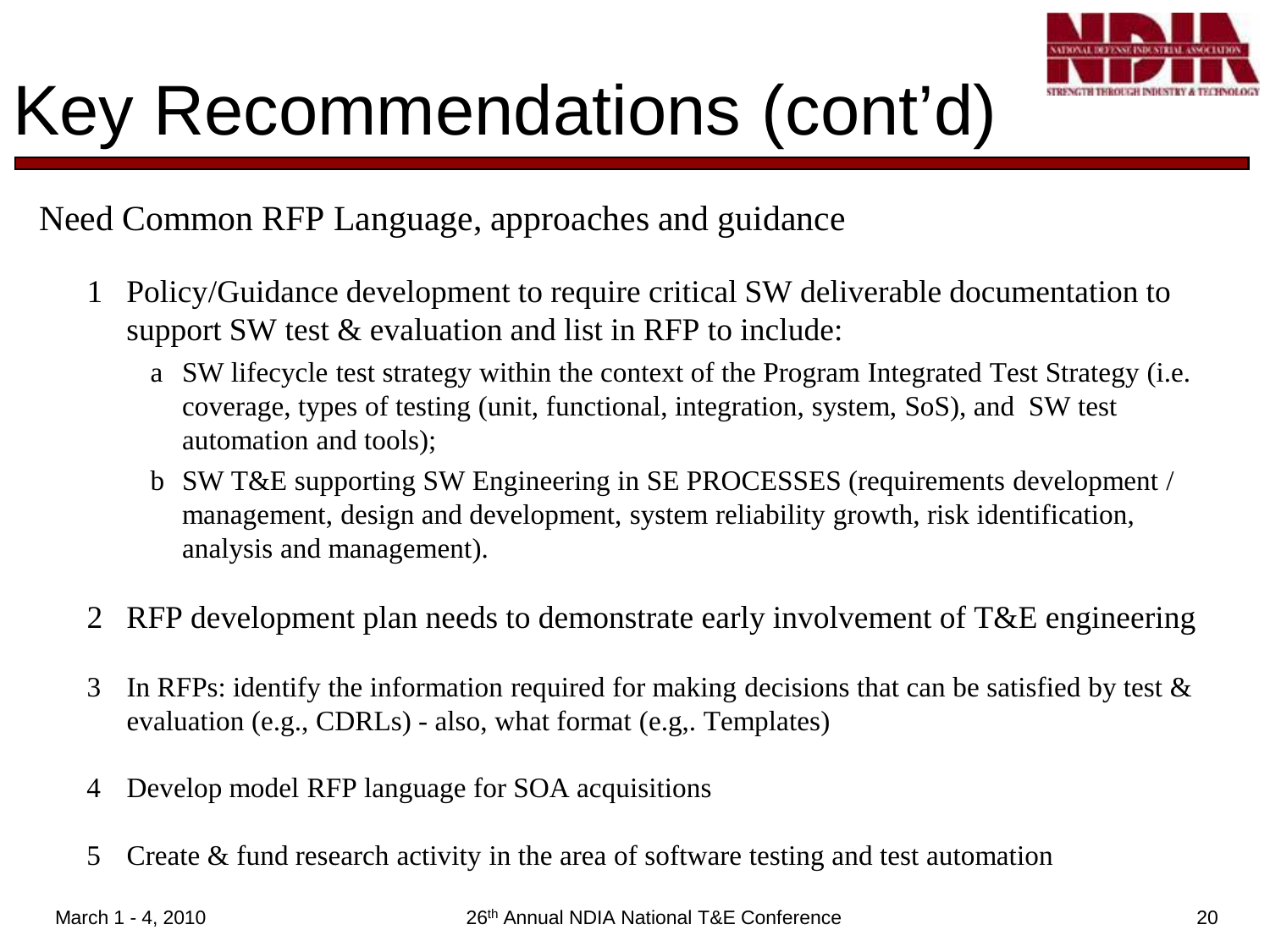

# Way Forward

The White Papers Recommended Way Forward:

"It is the recommendation of the NDIA SE Division's DT&E Committee and Software Industry Experts Panel that the workshop lists of issues and recommendations be consolidated, prioritized and turned into a specific set of actionable recommendations for the Government to consider. This activity can be started in 2010 and worked on an on-going basis based on agreed to priorities."